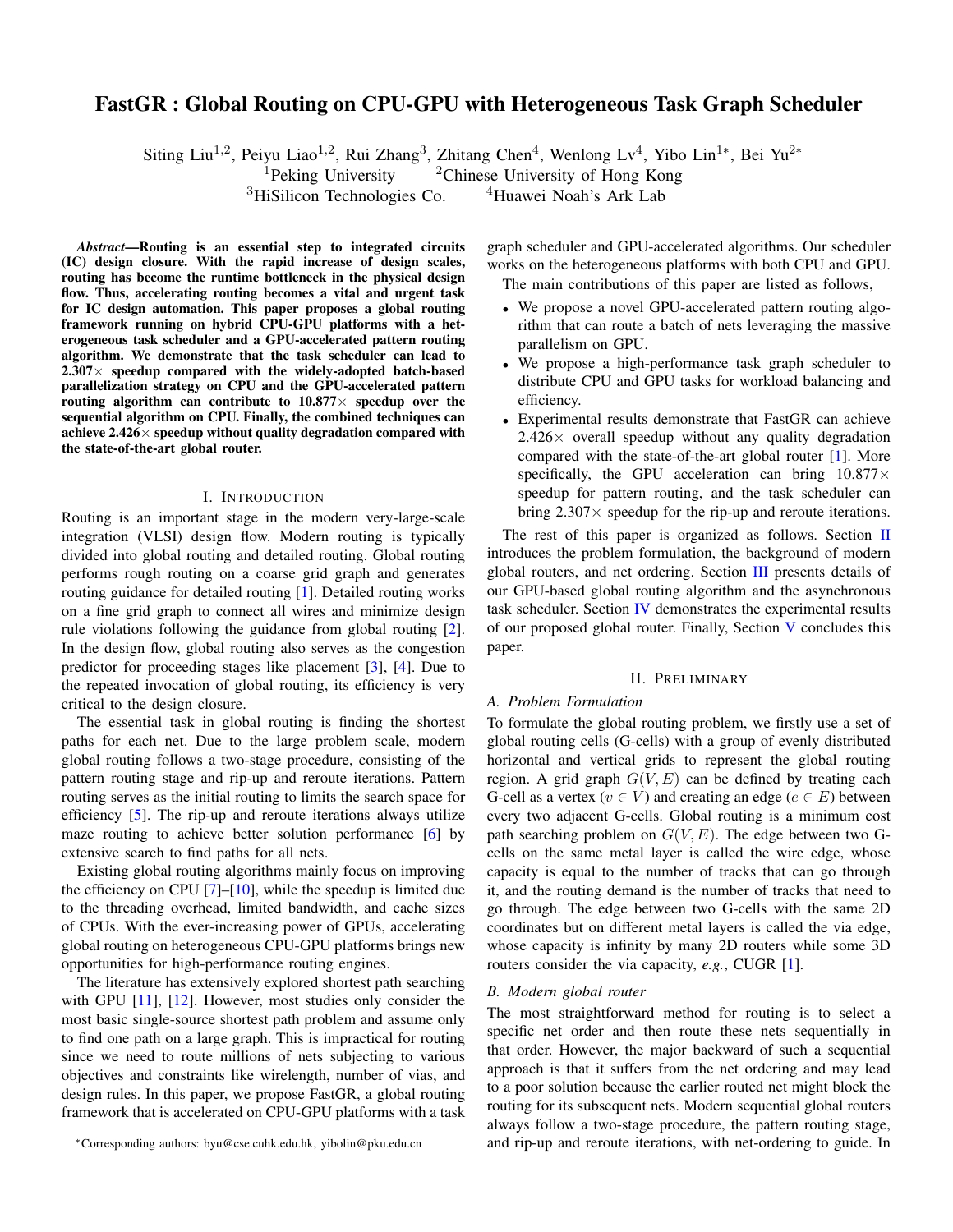<span id="page-1-1"></span>

Fig. 1 Runtime breakdown of a modern global router; PATTERN means the pattern routing stage while MAZE means the maze routing stage.

the most popular framework, it applies maze routing for rip-up and reroute. Our work also follows this strategy.

The concurrent routing can help to solve the issue caused by net ordering. It will solve all the nets at the same time. The most popular concurrent approach is formulating global routing as a 0-1 integer linear programming problem (0-1 ILP). Even though such an ILP formulation can find the optimal solution when it exists, 0-1 ILP problem is NP-complete. The extremely high time complexity limits the feasible problem size, which cannot tolerate in the industry.

To get an efficient framework, we propose a routing strategy with a practical routing tasks scheduler for asynchronous parallelization. There exists an efficient two-stage sequential routing framework, including pattern routing and maze routing. The pattern routing algorithm gives an efficient routing solution for all the nets. At the same time, maze routing works as rip-up and reroute iterations to reroute the nets with violations for a better solution. In that case, pattern routing stage routes much more nets than maze routing stage.

# *C. Runtime breakdown of a modern global router*

To illustrate the percentage of the pattern routing stage and the maze routing iterations in a two-stage router, we select one modern global router with these two stages. The runtime breakdown of this modern global router on three different benchmarks and the average runtime breakdown on ICCAD2019 benchmarks [\[13\]](#page-5-11) are shown in Fig. [1.](#page-1-1) Here PATTERN means the runtime percentage of the pattern routing stage, and MAZE refers to the runtime percentage of the maze routing iterations for rip-up and reroute. These three benchmarks include one PATTERNdominated design, 19test9, one MAZE-dominated design, test9m, and one design with nearly the same percentage of PATTERN and MAZE, 19test7. Fig. [1](#page-1-1) shows that it is PATTERN-dominated on average since the number of nets which pattern routing stage needs to process is much more than the maze routing stage.

### *D. Net ordering within a single multi-pin net*

There are several two-pin nets within one single multi-pin net as shown in Fig.  $2(a)$ , we are supposed to determine the net ordering of these two-pin nets since there is the dependency between two connected two-pin nets. One of the most popular methods is to utilize a depth-first search (DFS) traversal to visit all nodes from a random root. Take Fig. [2](#page-1-3) as a sample to show this method. All the two-pin nets will perform routing in the reverse order in sequential.

<span id="page-1-4"></span><span id="page-1-3"></span><span id="page-1-2"></span>

Suppose we choose  $P_6$  as the random root in Fig. [2\(a\).](#page-1-2) Then, we perform DFS starting from  $P_6$ . DFS traversal visits all the nodes with the order of  $P_6$ ,  $P_5$ ,  $P_4$ ,  $P_3$ ,  $P_2$ ,  $P_1$ . As shown in Fig.  $2(b)$ , we label all the two-pin nets in the reverse order  $e_1, e_2, e_3, e_4, e_5$ , which will be the order they perform the routing algorithm.

### *E. Net ordering in routing*

Besides the net ordering scheme within the single multi-pin net, the net ordering among multi-pin nets attracts much more attention. There are several approaches to generate a net sequence for routing, but it is difficult to determine the best. Because an earlier routed net may impede routing for the following net with limited routing resources, net ordering significantly impacts routing solution quality. As a result, a net-ordering strategy for general routing situations is desirable.

Unfortunately, such a universally good scheme is hard to find. Some earlier studies [\[14\]](#page-5-12) concluded that no single net-ordering strategy could perform better than others in all routing problems. Finding the optimal net ordering scheme has been proven to be NP-hard, which means there is no polynomial-time complexity algorithm to solve this net-ordering problem. Although the netordering method may not be the best, several popular netordering schemes still exist: (1) The ascending (descending) order of the number of pins within their bounding boxes. If there are more pins inside its bounding box, it is more likely to block other nets in this bounding box. (2) The ascending (descending) order of their wirelength. Routing the shorter nets first always leads to better routability since this kind of net often has less routing flexibility than the longer ones. The other similar metric is the bounding box area.

Researchers always apply the above net-ordering methods in sequential routing [\[8\]](#page-5-13), [\[15\]](#page-5-14), [\[16\]](#page-5-15), but parallelism exists among these multi-pin nets. We utilize this parallelism for acceleration. Therefore, we propose a heuristic task graph scheduler to distribute tasks and then reach parallelization on hybrid platforms.

# III. ALGORITHM

# <span id="page-1-0"></span>*A. Overview*

The overall flow of FastGR is shown in Fig. [3.](#page-2-0) To begin with, we declare a task graph scheduler framework and apply it to both parts in our router, the pattern routing stage and rip-up and reroute iterations, to guide the execution order of different routing tasks. The task graph is constructed from the conflicted relationship between each pair of tasks. Note that a conflict between two routing tasks means that they cannot be processed simultaneously. Our proposed task graph scheduler is used to decide the execution order of all these tasks in the task graph.

We pass the routing tasks obtained from the pattern routing planning strategy into the task graph scheduler in the pattern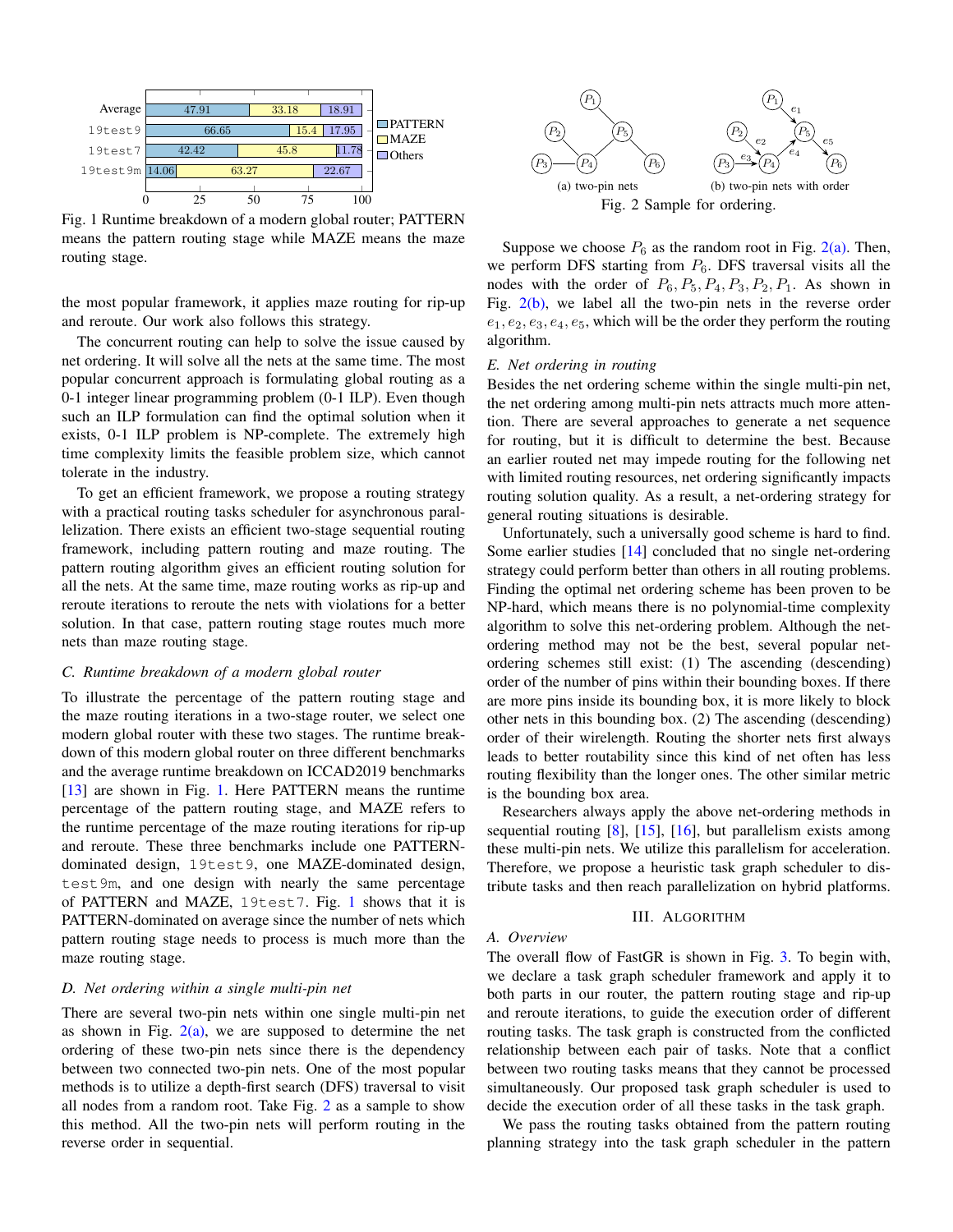<span id="page-2-0"></span>

Fig. 3 Overall flow of FastGR.

routing stage. Then we utilize the 3D pattern routing on GPU with the order of the task graph. As for the rip-up and reroute iterations, we get the parallelism among all the maze routing tasks from our task graph scheduler and then call 3D maze routing to maximize the parallelism of the reroute stage on CPU. After several rip-up and reroute iterations, we generate route guides and patches for the detailed routing.

We will discuss the details of our task graph scheduler, our GPU-based 3D pattern routing algorithm, and our task graph generation methods in both two stages in the following sections.

### *B. Task graph scheduler*

We propose a two-stage task graph scheduler to get the order from a set of tasks. The first stage is to construct the task graph from the conflicted relationship between each pair of tasks. Then we determine the execution order for each conflict edge in our task graph to schedule all these tasks. After generating the task graph, we extract one root task batch with the conflict information from this graph. Note that there is no conflict in the root task batch. We split all these tasks into two parts, the root tasks and the non-root tasks. Since there is no conflict within the root tasks, only two conditions exist between each pair of conflicting tasks.

- *One task is in the root batch, and the other is not.* The order is from the task in the root batch to the other.
- *Both the tasks are not in the root batch.* The order is from the task with a smaller task ID to the other. Note that the task ID represents the sorting result of all the tasks.

With this strategy, our task graph scheduler can assign the execution order between each pair of conflicting tasks. Take Fig. [4](#page-2-1) as an example. Given a task conflict graph, we pick out an independent root task batch using the batch extraction algorithm described in Algorithm [1.](#page-2-2) Then we can get the final execution order for the task graph with our task graph scheduler.

# *C. Pattern routing stage: Task graph generation*

We treat a batch of multi-pin nets as one routing task in the pattern routing stage because the number of nets which need to route is quite large. To utilize the parallelism among all the multi-pin nets, we first split the multi-pin nets into several batches with a batch extraction algorithm referring to [\[2\]](#page-5-1), which

<span id="page-2-1"></span>

Fig. 4 Sample for task graph scheduler with 7 tasks; The edge in task graph represents the conflict relation between the two connected tasks.

is described in Algorithm [1,](#page-2-2) to maximize the parallelism within batches.

<span id="page-2-2"></span>

Require: nets : the set of nets which need to process the pattern routing.

Ensure: batch : a set of nets batches.

- <span id="page-2-3"></span>1:  $e$  ← nets[0];
- 2: Remove e from nets and declare a new empty batch batch  $\leftarrow \{e\};$
- <span id="page-2-4"></span>3: for  $e_i \in \text{nets}$  do
- 4: if  $e_i$  has no conflict with all the nets in batch then
- 5: Push  $e_i$  into batch;

6: Remove  $e_i$  from nets;

- 7: end if
- <span id="page-2-5"></span>8: end for
- 9: return batch;

Given a set of multi-pin nets nets, we first sort all the nets with a sorting strategy, which we will discuss in Section [IV-B.](#page-4-1) Suppose that we sort all the nets with ascending bounding box areas. Then pick out the first nets  $e$  (Line [1\)](#page-2-3), the net with the largest bounding box area in the set of remaining nets, into one new empty batch batch. After that, we scan the whole set of nets in order and filter out the net which have no conflict with all the nets already in batch (Lines  $3$  to  $8$ ). Anytime we find one net that meets this condition, we update the set of remaining nets nets and the new batch batch. After such a complete scan, we have obtained a batch batch with the nearly most number of independent nets. We need to repeat the batch scheduler until the set of remaining nets is empty. Finally, we can obtain a set of nets batches with no conflict in a little overhead.

Since there is no bounding box overlap within each batch, we can simultaneously route the nets in the same batch so that we can treat one batch as one task to construct the task graph in the pattern routing stage. According to the batch extraction algorithm described in Algorithm [1,](#page-2-2) the task graph we construct from these batches will be a complete graph with edges between every two tasks. Applying our proposed task graph scheduler, we will execute all these tasks in sequential to avoid conflicts.

Fig. [5](#page-3-0) illustrates the programming architecture of our GPUfriendly pattern routing for all these routing tasks. Each batch in Fig. [5](#page-3-0) represents one routing task, and each task includes several multi-pin nets which need to route. As shown in Fig. [5,](#page-3-0) we call the 3D pattern routing kernel on the host to solve the routing task. We will assign the kernel to the grid on the device, and many blocks in this grid can be utilized simultaneously with different calculation flows. We use all the threads in one block to process at the same time. Therefore, we apply each block to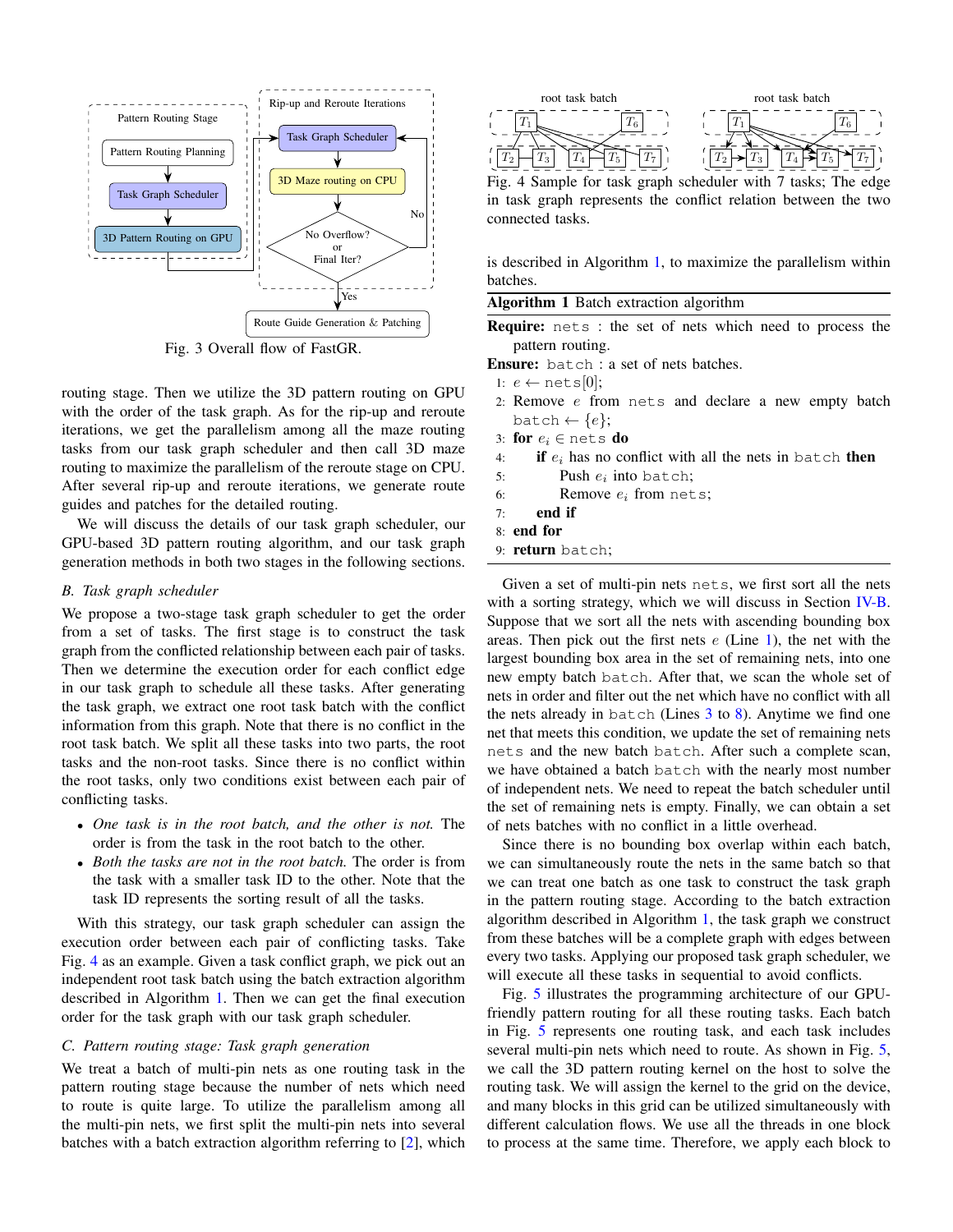<span id="page-3-0"></span>

Fig. 5 Programming architecture for the pattern routing stage; On the host, the kernels are called in sequential and each of them is used to process one batch of nets. The nets in the same batch will be routed simultaneously on different blocks on the device.

process one single multi-pin net, and the threads in this block will process the same computation instructions.

### *D. Pattern routing stage: GPU-friendly pattern routing*

For parallelism, we use several blocks on GPU to process the same number of multi-pin nets in the same batch individually since all the nets can be processed simultaneously, as we discussed before. We will split all  $n$  multi-pin nets into several batches and process them in order because their task graph is complete. Then, for each multi-pin net in one block, several two-pin nets should be routed in an order decided by DFS traversal. Pattern routing is a widely-used method to solve the global routing problem for two-pin nets. We reformulate the conventional pattern routing algorithm and utilize GPU computing power, which is demonstrated in Fig. [6.](#page-3-1)

Take a two-pin net  $P_s \to P_t$  as the example, suppose that the number of metal layer is 4. The left part in Fig. [6](#page-3-1) shows one solution of  $P_s \to P_t$  with 3D pattern routing algorithm, and the path solution includes three parts,

- the wire connecting  $P_s$  and the bend point  $B$ ;
- the vias connecting different metal layers through the bend points  $B$  and  $B'$ ;
- the wire connecting the bend point  $B'$  and  $P_t$ .

Besides of these three parts, we need to consider the vias connecting the pin segment, which  $P_s$  use to connect the bend point  $B$  and the pin segments, which  $P<sub>s</sub>$  service to connect its child nodes. This kind of vias is used to combine pair of two-pin nets in the same multi-pin net.

Let  $L$  be the number of metal layers. The 3D  $L$ -shaped pattern routing has  $L \times L$  layer combinations, although some combinations are invalid because of the routing direction constraint on each metal layer. We reformulate the L-shape pattern routing with layer assignment into a four-stage graph computation problem to enumerate all these  $L \times L$  combinations simultaneously, which is more friendly to GPU.

Let  $c^{(i)}$  be the cost vector at the end of the  $i<sup>th</sup>$  step, where  $c^{(0)}$  is simply the zero vector to initialize the cost. Additionally, let  $w^{(1)}, w^{(2)}, w^{(4)}$  be the weights vector in step 1, 2, 4 and  $W^{(3)}$  be the weight matrix in step 3.

<span id="page-3-1"></span>

Fig. 6 GPU-friendly 3D pattern routing; The whole flow is split into four steps and the number of metal layer in this sample is 4. The step 1, 2, 4 are the vector addition operation while the step 3 is the addition-minimum operation.

Referring to the cost scheme in [\[1\]](#page-5-0), we use  $cost_{wire}(u, v)$  to represent the cost of a wire edge, which includes wirelength cost and congestion cost, and  $cost_{via}(u, u')$  to mean the cost of a via edge, where  $u$  and  $u'$  are the lower and upper G-cells connected by a via and  $v$  is on the same metal layer with  $u$ .

The first step is to calculate the via cost of connecting the pin segment of  $P_s$  and all the children segments of  $P_s$ . The nodes in the first step are represented as  $S_l$ ,  $l \in \{1, 2, 3, 4\}$ , where l means the index of metal layer. The edge between  $P_s$  and  $S_l$ represents that the pin segment of  $P_s$ , which is used to connect with the bend point  $B$ , is assigned to  $l<sup>th</sup>$  layer. The weight of this edge is the via cost to connect this pin segment with all the children segments of  $P_s$ . The formal formulation of  $l<sup>th</sup>$  entry of the edge weights vector  $w^{(1)}$  is as follows,

$$
w_l^{(1)} = \text{cost}_{\text{via}}(S_l, P_{sc}), \ 0 < l \le L,\tag{1}
$$

where  $P_{sc}$  means all the children nodes of  $P_{s}$ .

The second step is the wire cost connecting the pin segment of  $P_s$  and the bend point B.  $B_l$  refers to the bend point connecting to  $P_s$  in  $l^{\text{th}}$  layer. The weight of edge  $S_l$  to  $B_l$  is the wire cost in  $l<sup>th</sup>$  layer to connect these two points. The formal formulation of  $l^{\text{th}}$  entry of the edge weights vector  $w^{(2)}$  is as follows,

$$
w_l^{(2)} = \text{cost}_{\text{wire}}(S_l, B_l), \ 0 < l \le L. \tag{2}
$$

The third step works as the layer assignment. The connection between  $B_{l_1}$  and  $B_{l_2}$  represents the combination of the layer  $l_1$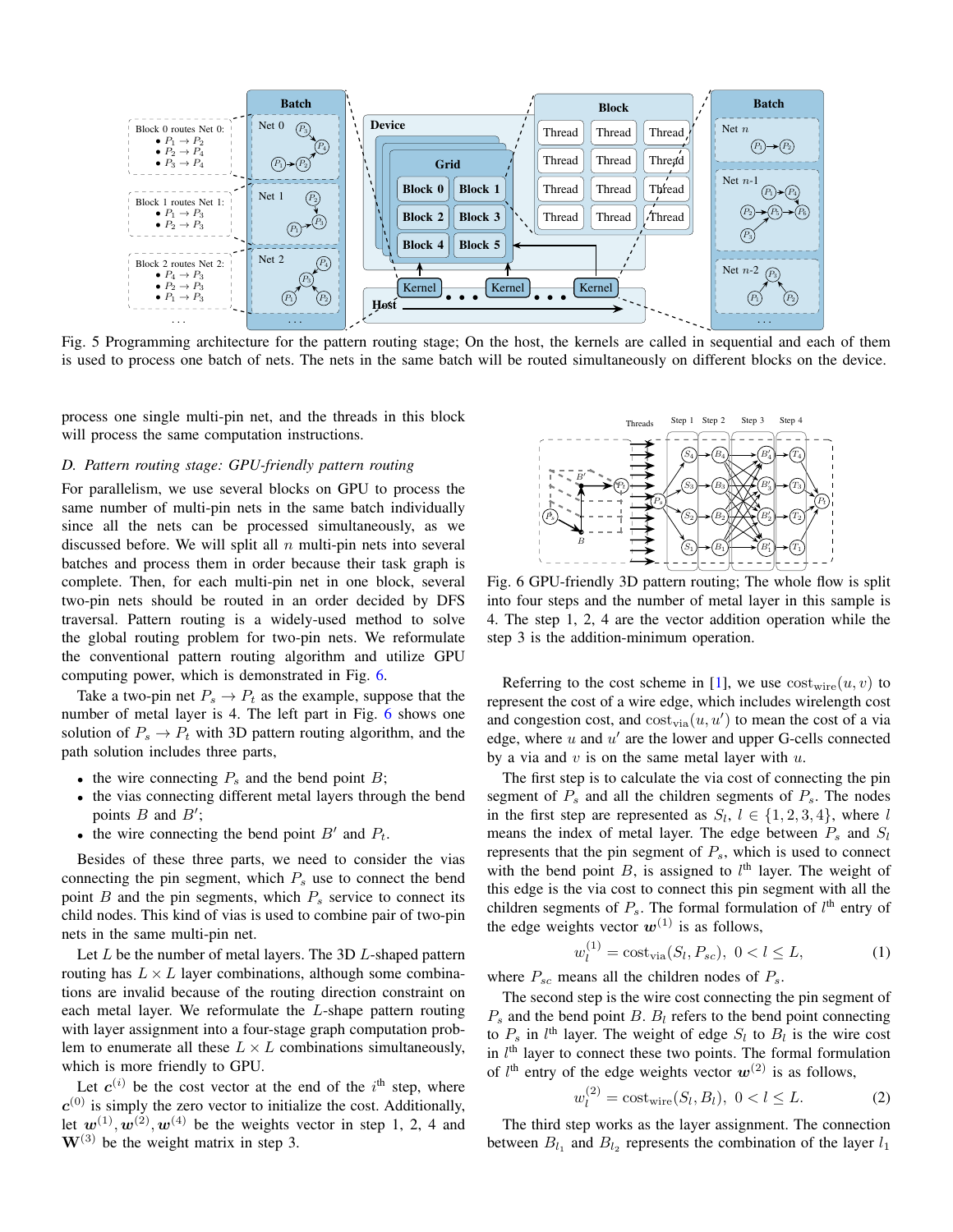TABLE I Sorting strategies.

| ID       | Sorting Strategy                       |
|----------|----------------------------------------|
| $\theta$ | Descending guide area size             |
|          | Ascending guide area size              |
| 2        | Descending bounding box half perimeter |
| 3        | Ascending bounding box half perimeter  |
| 4        | Descending $#pins$                     |
| 5        | Ascending $#pins$                      |

from the source and the layer  $l_2$  to the target. The cost of this edge is the via cost to connect  $l_1$  layer and  $l_2$  layer. The entry of the edge weights matrix  $\mathbf{W}^{(3)}$  at the  $l_1$ <sup>th</sup> row and the  $l_2$ <sup>th</sup> column is

$$
w_{l_1, l_2}^{(3)} = \text{cost}_{\text{via}}(B_{l_1}, B_{l_2}'), \ 0 < l_1 \le L \ , \ 0 < l_2 \le L. \tag{3}
$$

The forth step is used to calculate the wire cost between the bend point  $B'$  and the pin segment of  $P_t$ .  $T_l$  represents the pin segment of  $P_t$ , which is used to connect to the bend point  $B'_t$ , is assigned into  $l^{\text{th}}$  layer. The edge weight between  $B_l'$  and  $T_l$  is the wire cost between them. The formal formulation of  $l<sup>th</sup>$  entry of the edge weights vector  $w^{(4)}$  is as follows,

$$
w_l^{(4)} = \text{cost}_{\text{wire}}(B_l', T_l), \ 0 < l \le L. \tag{4}
$$

The vector computation for step 1, 2, 4 are addition operation and the formulation is as follows,

$$
\boldsymbol{c}^{(i)} = \boldsymbol{c}^{(i-1)} + \boldsymbol{w}^{(i)}, i \in \{1, 2, 4\}.
$$
 (5)

The computation in step 3 is the addition-minimum operation since we can get the best layer combinations in this layer as-signment step. The formal formulation is shown in Equation [\(6\)](#page-4-2),

<span id="page-4-2"></span>
$$
c_{l_2}^{(3)} = \min_{0 < l_1 \le L} \left\{ c_{l_1}^{(2)} + w_{l_1, l_2}^{(3)} \right\}, \ 0 < l_2 \le L. \tag{6}
$$

# *E. Parallel rip-up and reroute iterations*

The pattern routing stage always cannot get a violation-free routing solution for many multi-pin nets. Several rip-up and reroute iterations should be conducted to reduce the overall number of violations. We only need to reroute the nets with violations in our proposed rip-up and reroute method to save running time. We treat each multi-pin net as one routing task, which differs from the pattern routing stage. The number of multi-pin nets in the pattern routing stage is more significant than the rip-up and reroute iterations. Then, we apply our task graph scheduler to these routing tasks with their conflict relationship to get the ordered task graph to guide the execution of the nets which need to reroute.

Therefore, with the ordered task graph we generated from our task graph scheduler, we can quickly maximize the parallelism of rip-up and reroute iteration using Taskflow [\[17\]](#page-5-16). Taskflow is a C++ tasking toolkit that automatically executes parallel programs with the task dependency graph. It can utilize our ordered task graph as the task dependency graph and perform the tasks in maximum parallelism using CPU threads.

#### IV. EXPERIMENTAL RESULTS

### <span id="page-4-0"></span>*A. Experimental Setup*

We implemented our proposed task graph scheduler and GPUfriendly pattern routing algorithm on the pattern routing stage of CUGR [\[1\]](#page-5-0) and integrated the scheduler into the ripup and reroute iterations. We evaluate the results using IC-

<span id="page-4-3"></span>TABLE II Experimental results of different sorting strategies; The sorting strategies are only applied to the rip-up and reroute iterations with maze routing.

| <b>Benchmarks</b> | Tech           | TOTAL (s) | PATTERN (s) | MAZE(s) | Score $(\times 10^7)$ |
|-------------------|----------------|-----------|-------------|---------|-----------------------|
|                   | $\theta$       | 150.842   | 8.642       | 107.311 | 4.28                  |
|                   |                | 143.102   | 8.63        | 100.501 | 4.28                  |
| 18test10          | $\mathfrak{D}$ | 119.412   | 8.664       | 75.815  | 4.28                  |
|                   | 3              | 120.084   | 8.655       | 76.988  | 4.28                  |
|                   | 4              | 137.557   | 8.651       | 93.874  | 4.28                  |
|                   | 5              | 131.658   | 8.883       | 86.723  | 4.28                  |
|                   | $\theta$       | 197.707   | 4.892       | 136.109 | 4.45                  |
|                   |                | 187.584   | 4.866       | 127.72  | 4.48                  |
|                   | $\overline{c}$ | 173.811   | 4.674       | 114.838 | 4.48                  |
| 18test10m         | 3              | 183.41    | 4.954       | 124.884 | 4.47                  |
|                   | 4              | 192.467   | 4.902       | 129.837 | 4.49                  |
|                   | 5              | 186.261   | 4.898       | 127.028 | 4.48                  |

CAD2019 benchmarks [\[13\]](#page-5-11). We implement all the algorithms in C++/CUDA and conduct the experiments on a 64-bit Linux machine with Intel Xeon 2.2 GHz CPU and one GeForce RTX 2080 GPU.

### <span id="page-4-1"></span>*B. Sorting Strategy*

The experimental results with different sorting strategies show that the net ordering affects the final solution quality and the running time. Since the solution of the pattern routing stage will affect rip-up and reroute iterations, we choose six different strategies only applied to the rip-up and reroute iterations to show the effect of net ordering, and TABLE [II](#page-4-3) demonstrates the experimental results. With different sorting strategies, the ripup and reroute iterations' running time is different because the routing order and the number of nets with violation affect the solution quality.

Furthermore, we apply a score, which considers three parts: wirelength, vias, and shorts, to reflect the solution quality. The computation formulation of score  $s$  is shown in Equation  $(7)$ ,

<span id="page-4-4"></span>
$$
s = \alpha W + \beta V + \gamma S,\tag{7}
$$

where  $W$  represents the wirelength,  $V$  means the number of vias, and S is the number of shorts violations. In addition,  $\alpha$ ,  $\beta$ ,  $\gamma$ are three weights of wirelength, vias number, and shorts number for the score weighted sum calculation, respectively. Note that in our experiments, we set  $\alpha$  to 0.5,  $\beta$  to 4, and  $\gamma$  to 500 as the same as the setting in ICCAD2019 contest.

To be more comprehensive, we select two benchmarks to evaluate the effect of routing order, where 18test10 has nine metal layers, and 18test10m has only five metal layers. In TABLE [II,](#page-4-3) we use TOTAL to represent total running time; We use PATTERN to mean the running time of the pattern routing part, while MAZE to describe the runtime of maze routing iterations. As shown in the experimental results TABLE [II,](#page-4-3) for both these two benchmarks, considering bounding box half perimeter as the metric to sort nets can have a better effect on the solution quality, which is also related to the running time.

### *C. Overall Acceleration*

We conducted experiments on 12 different benchmarks of the ICCAD2019 contest in advanced nodes. Half of them, which end with "m", have only five metal layers, while the other six have nine metal layers. Furthermore, with the discussion in Section [IV-B,](#page-4-1) we finally order all the routing tasks in both two